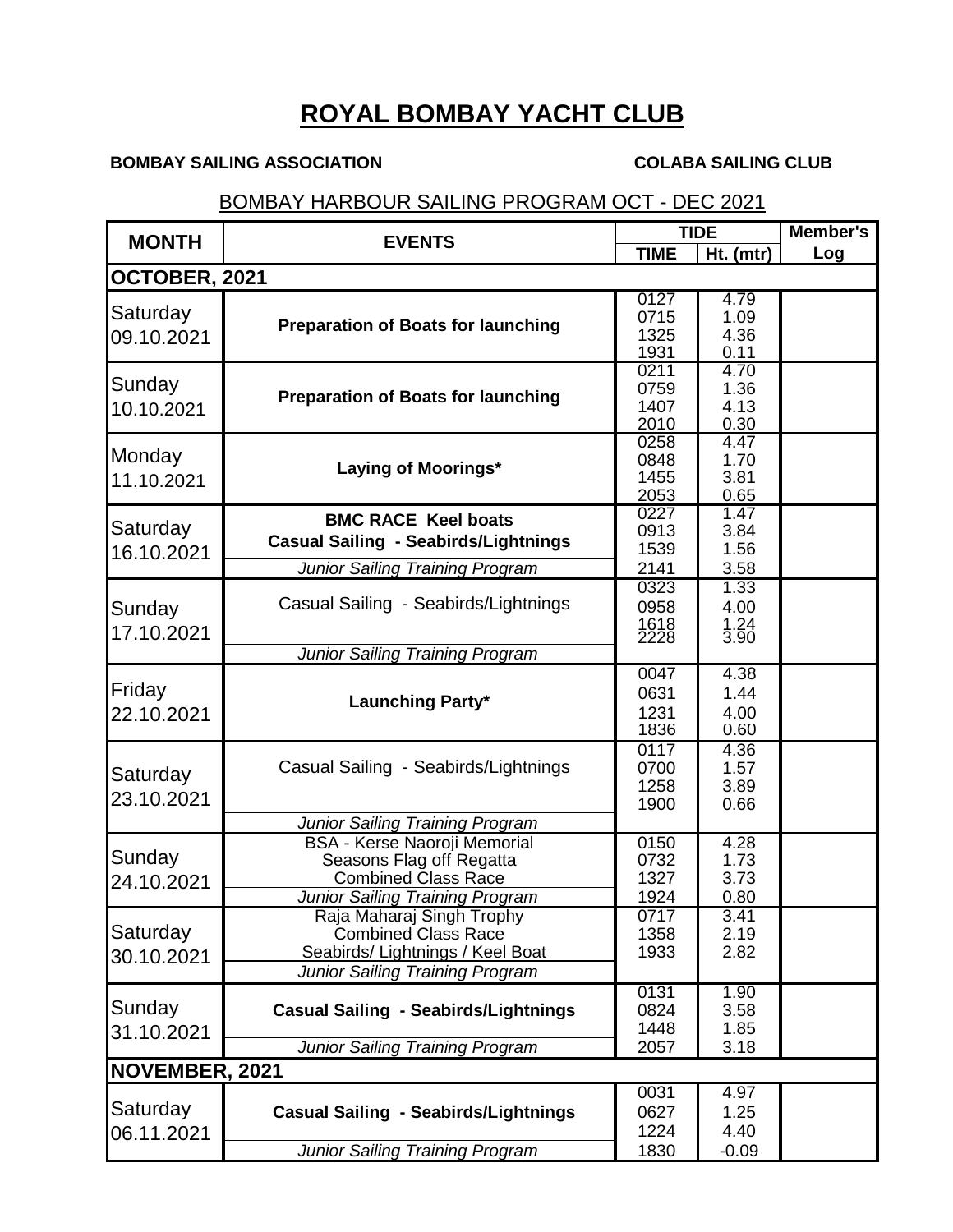| <b>MONTH</b>           | <b>EVENTS</b>                                                       | <b>TIDE</b>  |              | Member's |
|------------------------|---------------------------------------------------------------------|--------------|--------------|----------|
|                        |                                                                     | <b>TIME</b>  | Ht. (mtr)    | Log      |
| Sunday<br>07.11.2021   |                                                                     | 0116         | 5.00         |          |
|                        |                                                                     | 0711         | 1.36         |          |
|                        | (Casual sailing - Unutilized Boats)                                 | 1305         | 4.28         |          |
|                        | <b>Junior Sailing Training Program</b>                              | 1911         | 0.02         |          |
| Saturday<br>13.11.2021 | Training Session*                                                   | 0047         | 1.97         |          |
|                        | (Casual sailing - Unutilized Boats)<br><b>BMC RACE - KEEL BOATS</b> | 0728<br>1414 | 3.75<br>1.71 |          |
|                        | Junior Sailing Training Program                                     | 2028         | 3.33         |          |
|                        | <b>Training Session (contd.)</b>                                    | 0202         | 1.82         |          |
| Sunday                 | (Casual sailing - Unutilized Boats)                                 | 0831         | 3.78         |          |
| 14.11.2021             |                                                                     | 1508         | 1.45         |          |
|                        | Junior Sailing Training Program                                     | 2130         | 3.62         |          |
|                        | <b>Bipin Mullaji Memorial Race</b>                                  | 0027         | 4.41         |          |
| Saturday               | <b>Combined Class -</b>                                             | 0619         | 1.78         |          |
| 20.11.2021             | Seabirds, Lightning, Keel Boats                                     | 1204         | 3.78         |          |
|                        | <b>BMC RACE Keel boats</b>                                          | 1805         | 0.63         |          |
|                        | <b>Junior Sailing Training Program</b>                              |              |              |          |
| Sunday                 | <b>Trainees Race</b>                                                | 0057         | 4.44         |          |
|                        | (Casual sailing - Unutilized Boats)                                 | 0651<br>1234 | 1.80<br>3.76 |          |
| 21.11.2021             | <b>Junior Sailing Training Program</b>                              | 1831         | 0.67         |          |
|                        |                                                                     | 0454         | 3.71         |          |
| Saturday               | Beaman Ladies Race - Seabirds                                       | 1139         | 2.19         |          |
|                        | <b>Casual Sailing for Lightnings</b>                                | 1705         | 2.96         |          |
| 27.11.2021             | <b>BMC RACE Keel boats</b>                                          | 2243         | 1.96         |          |
|                        | Junior Sailing Training Program                                     |              |              |          |
| Sunday                 | <b>Casual Sailing - Seabirds/Lightnings</b>                         | 0555<br>1251 | 3.65<br>1.99 |          |
| 28.11.2021             |                                                                     | 1841         | 3.01         |          |
|                        | <b>Junior Sailing Training Program</b>                              |              |              |          |
| DECEMBER, 2021         |                                                                     |              |              |          |
|                        |                                                                     | 0531         | 1.61         |          |
| Saturday<br>04.12.2021 | <b>Navy Week</b>                                                    | 1124         | 4.26         |          |
|                        |                                                                     | 1733         | $-0.04$      |          |
|                        | Junior Sailing Training Program                                     |              |              |          |
| Sunday                 | <b>Casual Sailing - Seabirds/Lightnings</b>                         | 0021<br>0623 | 5.03<br>1.55 |          |
| 05.12.2021             |                                                                     | 1209         | 4.28         |          |
|                        | <b>Junior Sailing Training Program</b>                              | 1817         | $-0.06$      |          |
|                        | Gammon Cup*                                                         | 0519         | 4.05         |          |
|                        | Mumbai - Mandwa                                                     | 1213         | 1.71         |          |
| Saturday<br>11.12.2021 | <b>Combined Class -</b>                                             | 1816         | 3.27         |          |
|                        | Seabirds, Lightning, Keel Boats                                     |              |              |          |
|                        | <b>Junior Sailing Training Program</b>                              |              |              |          |
| Sunday<br>12.12.2021   | Gammon Cup*                                                         | 0002         | 2.00         |          |
|                        | Mandwa - Mumbai<br><b>Combined Class -</b>                          | 0622<br>1323 | 3.81         |          |
|                        | Seabirds, Lightning, Keel Boats                                     | 1953         | 1.63<br>3.31 |          |
|                        | <b>Junior Sailing Training Program</b>                              |              |              |          |
|                        |                                                                     |              |              |          |